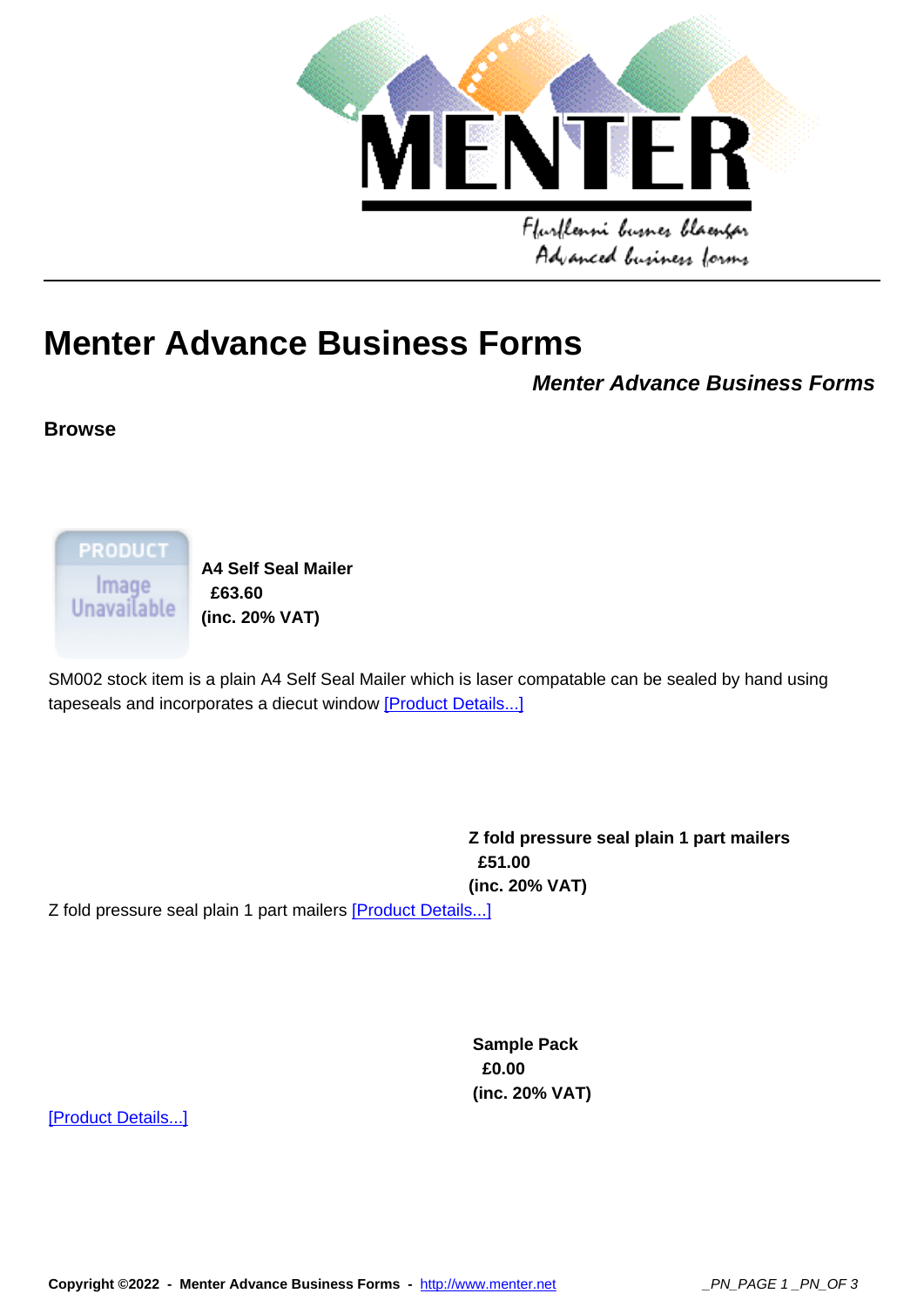#### **£48.00**

#### **(inc. 20% VAT)**

A box of 500 plain A4 laser compatible form with an integrated square parking permit [Product Details...]

**PRODUCT** Image Unavailable

**A4 forms with Integrated Label £30.00 (inc. 20% VAT)** 

A box of 1000 plain A4 form on White 90gsm paper with an integrated label [Product Details...]

## **Sage Compatible Security Pay Advice £20.00**

A Sage compatible 3 part security pay advice [Product Details...]

**Z fold pressure seal 1 part mailers £51.00 (inc. 20% VAT)**  Z fold pressure seal 1 part mailers boxed in 1500's [Product Details...]

> **A4 forms with CIRCULAR Parking Permit £48.00 (inc. 20% VAT)**

A box of 500 plain A4 laser compatible form with an integrated circular parking permit [Product Details...]

**V-fold Pressure Seal with window £51.60 (inc. 20% VAT)** 

**Copyright ©2022 - Menter Advance Business Forms -** http://www.menter.net \_PN\_PAGE 2 \_PN\_OF 3